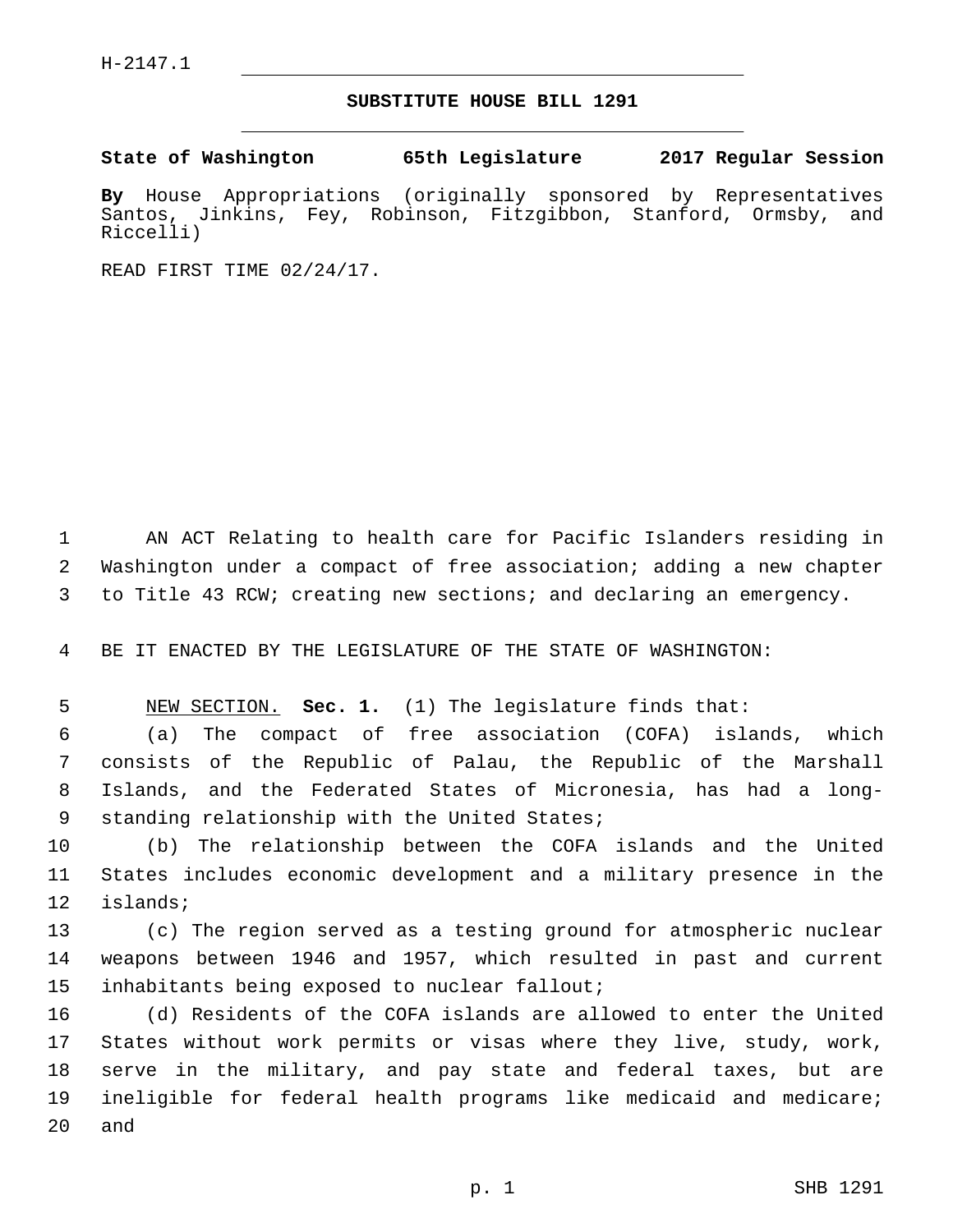(e) This ineligibility for federal health programs has exacerbated barriers to health care access for this population, which has led to poorer health outcomes and increased, long-term costs on 4 the health care system as a whole.

 (2) The legislature therefore intends to increase access to health care services for COFA islanders residing in Washington by providing premium assistance for health coverage purchased through 8 the health benefit exchange.

 NEW SECTION. **Sec. 2.** The definitions in this section apply throughout this chapter unless the context clearly requires otherwise.

 (1) "Advance premium tax credit" means the premium assistance amount determined in accordance with the affordable care act.

 (2) "Affordable care act" means the federal patient protection and affordable care act, P.L. 111-148, as amended by the federal health care and education reconciliation act of 2010, P.L. 111-152, or federal regulations or guidance issued under the affordable care 18 act.

(3) "Authority" means the Washington state health care authority.

(4) "COFA citizen" means a person who is a citizen of:

21 (a) The Republic of the Marshall Islands;

(b) The Federated States of Micronesia; or

23 (c) The Republic of Palau.

 (5) "Health benefit exchange" or "exchange" means the Washington health benefit exchange established in chapter 43.71 RCW.

 (6) "Income" means the modified adjusted gross income attributed to an individual for purposes of determining his or her eligibility 28 for advance premium tax credits.

 (7) "In-network provider" means a health care provider or group of providers that directly contracts with an insurer to provide health benefits covered by a health benefit plan offered by an 32 insurer.

 (8) "Open enrollment period" means the period during which a 34 person may enroll in a qualified health plan.

 (9) "Premium cost" means an individual's premium for a qualified health plan less the amount of the individual's advance premium tax 37 credit.

 (10) "Qualified health plan" means a health benefit plan sold 39 through the health benefit exchange.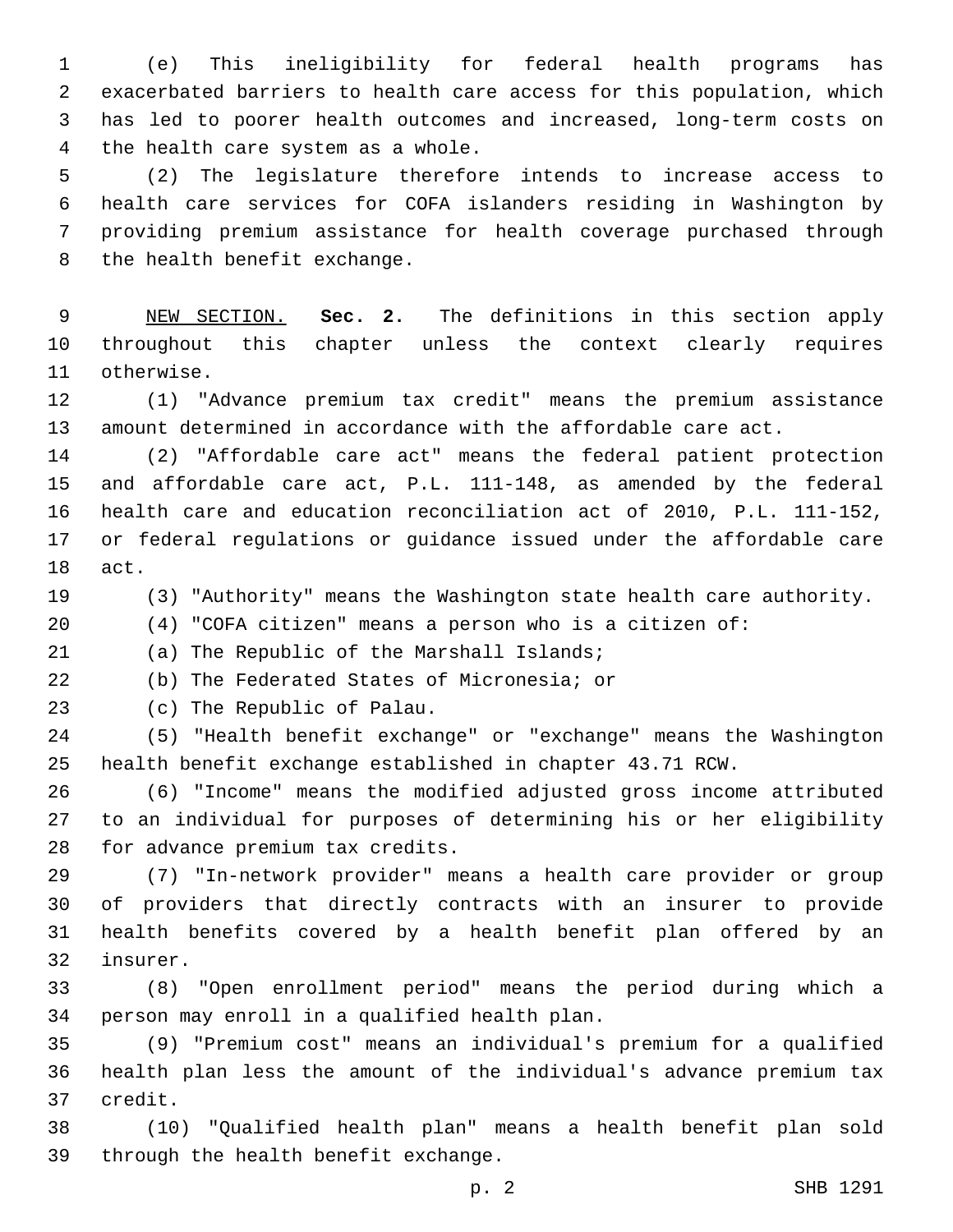(11) "Resident" means a person who is domiciled in this state.

 (12) "Special enrollment period" means a period during which a person who has not done so during the open enrollment period may enroll in a qualified health plan through the exchange if the person 5 meets specified requirements.

 NEW SECTION. **Sec. 3.** (1) An individual is eligible for the COFA premium assistance program if the individual:

(a) Is a resident;8

9 (b) Is a COFA citizen;

(c) Enrolls in a silver qualified health plan;

 (d) Has income that is less than one hundred thirty-three percent 12 of the federal poverty level; and

(e) Is ineligible for a federal or state medical program.

 (2) Within amounts appropriated for the specific purpose, the authority shall pay the premium cost for a qualified health plan for an individual who is eligible for the premium assistance program 17 under subsection (1) of this section.

 (3) The authority may disqualify a participant from the program 19 if the participant:

 (a) No longer meets the eligibility criteria in subsection (1) of 21 this section;

 (b) Fails, without good cause, to comply with procedural or documentation requirements established by the authority in accordance 24 with subsection (4) of this section;

 (c) Fails, without good cause, to notify the authority of a 26 change of address in a timely manner;

 (d) Withdraws the participant's application or requests 28 termination of coverage; or

 (e) Performs an act, practice, or omission that constitutes fraud, and, as a result, an insurer rescinds the participant's policy 31 for the qualified health plan.

(4) The authority shall establish:32

 (a) Application, enrollment, and renewal processes for the COFA 34 premium assistance program;

 (b) The qualified health plans that are eligible for 36 reimbursement under the program;

 (c) Procedural requirements for continued participation in the program, including participant documentation requirements that are necessary for the authority to administer the program;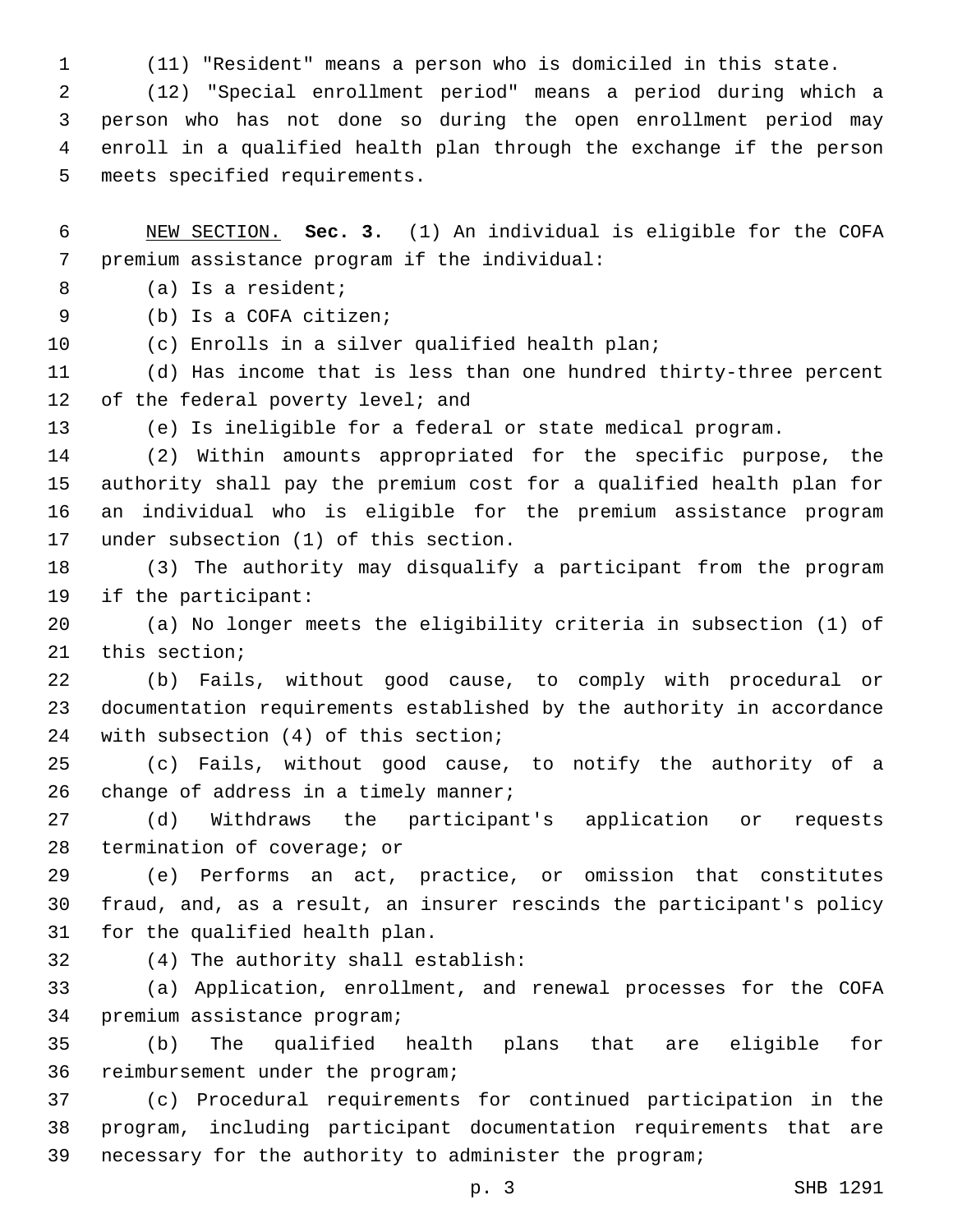(d) Open enrollment periods and special enrollment periods consistent with the enrollment periods for the health insurance 3 exchange; and

 (e) A comprehensive community education and outreach campaign, working with stakeholder and community organizations, to facilitate applications for, and enrollment in, the program.6

 (5) The community education and outreach campaign conducted by the authority must begin no later than September 1, 2017.

 (6) The first open enrollment period for the COFA premium assistance program must begin no later than November 1, 2017.

 NEW SECTION. **Sec. 4.** The authority shall appoint an advisory committee that includes, but is not limited to, insurers and representatives of communities of COFA citizens. The committee shall advise the authority in the development, implementation, and operation of the COFA premium assistance program established in this chapter.

 NEW SECTION. **Sec. 5.** No later than December 31, 2018, the authority shall report to the governor and the legislature on the implementation of the COFA premium assistance program established under this chapter including, but not limited to:

(1) The number of individuals participating in the program;

(2) The actual costs of the program compared to predicted costs;

23 (3) The results of the community education and outreach campaign; 24 and

 (4) Funding needed to continue the program through the end of the biennium.26

 NEW SECTION. **Sec. 6.** Sections 2 through 5 of this act constitute a new chapter in Title 43 RCW.

 NEW SECTION. **Sec. 7.** This act is necessary for the immediate preservation of the public peace, health, or safety, or support of the state government and its existing public institutions, and takes effect immediately.

 NEW SECTION. **Sec. 8.** If specific funding for the purposes of this act, referencing this act by bill or chapter number, is not